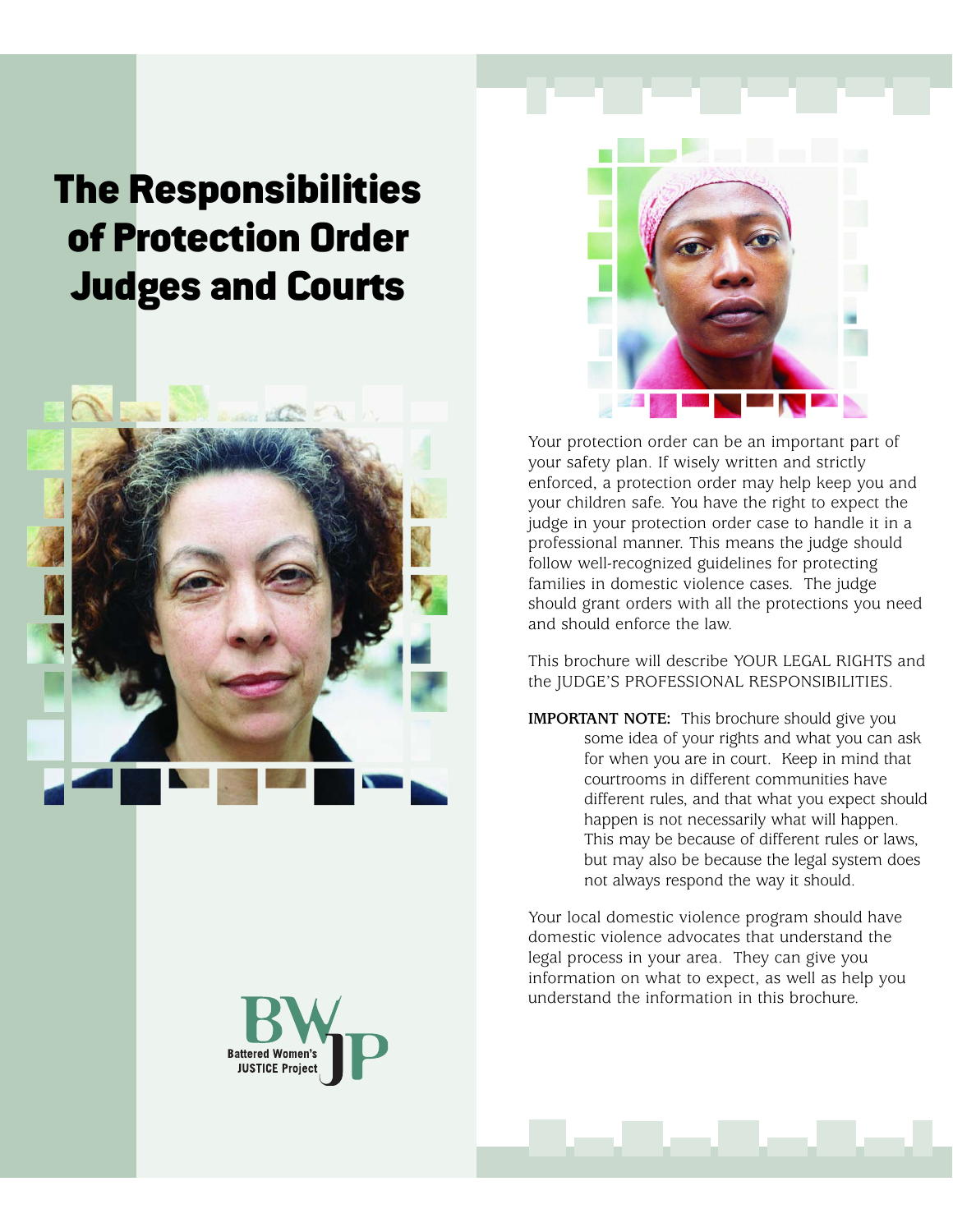---

## ...Should Provide Relief from Domestic Violence

Every state had similar goals in mind when protection order laws were adopted. In every state those goals were aimed at **safety first**.

- ◆ **Stopping the violence:** Your judge should take immediate action to stop the violence. Your abuser should not be allowed to intimidate you in the courtroom. The judge should remove all access to and possession of weapons, unsupervised access to your children, and access to you and your property.
- ◆ **Safety:** Your judge should recognize that family safety requires much more than a stay-away order. Every protection order should be molded to the specific needs of the family and include everything needed to keep the family safe, according to the law. Adequate financial support and secure visitation arrangements are some of the critical safety issues often overlooked.
- ◆ **Restoration:** Your judge should always try to keep you and your children in your home and with your belongings. A judge should not allow your abuser to benefit financially from abusing you. When available, a judge should consider ordering your abuser to pay for you to retain an attorney to obtain a protection order.
- ◆ **Self-determination:** Your judge should recognize that you are the expert on your abuser, and respect your knowledge about when you are in danger and what will keep you safe.

## The Protection Order Judge and Court...

n ma

### ...Should be Accessible and Helpful to Victims of Violence

- ◆ The court should be readily **available**. Most courts are open for protection order cases during regular business hours. Additionally, many courts now offer access to protection orders 24 hours a day in order to better protect people. Ask for a referral to the local domestic violence agency, if you want to find additional services.
- ◆ The court should provide you with **forms and instructions** on how to get a protection order. In some states this help is available on the Internet.
- ◆ The judge and court staff should be **courteous and helpful**. Even though they cannot give you legal advice, they can explain court procedures to you and what your protection order means.
- ◆ The court should assist in finding an interpreter for you when English is not your native language, or when you have difficulty understanding legal terms and procedures in English.
- ◆ **No fees or costs** can be charged. Federal law says you may not be charged any fee or deposit for filing, serving or enforcing a protection order.
- ◆ You should feel **safe in the courthouse**. The court should have rules to keep the abuser separated from you, and to prevent intimidation by the abuser, the abuser's friends and family or the abuser's lawyer. If you feel intimidated or in danger, tell the court staff or security officer. If necessary, ask for a security officer to escort you between your vehicle and the courthouse. Request that a domestic violence advocate be allowed to be with you at your hearings.

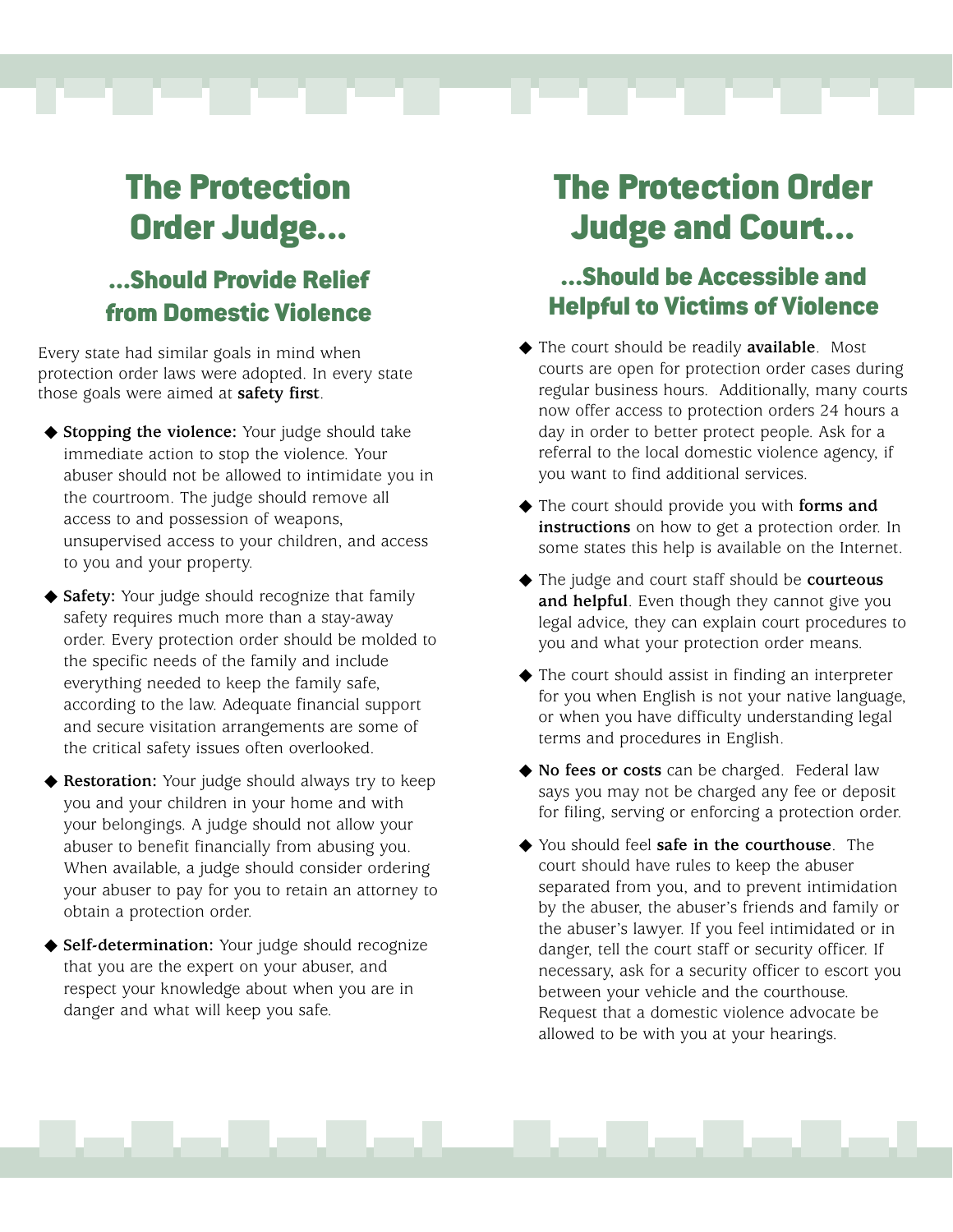



- ◆ If you appear for a court hearing and unexpectedly discover that your abuser has brought a lawyer, ask the judge for a **continuance** so you have the opportunity to get help from a lawyer and to speak with a domestic violence advocate. Judges will almost always allow a continuance under this circumstance. .
- ◆ Judges should issue **orders that will help keep you and your children safe**.
- ◆ Even if your judge appears unwilling to include a specific protection in your order, you should be allowed to explain why the requested protection is important.
- ◆ If your paperwork is rejected or your protection order turned down, you should request a **clear and complete explanation of the court's reasons in writing**, so you may correct any errors or appeal the decision.
- ◆ You may need **additional copies** of your protection order to give to schools, employers, landlords, police officers, etc. The court should give you as many as you need.
- ◆ The judge should recognize the importance of **swift service** of your protection order upon the abuser, and must take steps to make this happen quickly.

### ...Should Issue a Thorough Protection Order

- ◆ Every protection order should be tailored to the needs of the person requesting it. Tell your judge about any specific issues you want included in the order.
- Domestic violence abusers are creative in the ways they harass and threaten. You should expect your judge to protect you from all the most common abuses. For instance, a court should always order the return of all keys, garage door openers, personal papers and property (undamaged). The judge should direct the abuser not to cut off utilities and insurance. The order should prohibit harm to pets; prohibit asking any relative or other third party to violate the protection order on the abuser's behalf; prohibit harassment by mail, phone or any other electronic means; and restrict the abuser from coming near your vehicle, employer, or your school or your children's school.
- ◆ Unless state law does not allow it, an award of financial support is critical to continued safety. Financial support should go beyond normal spousal and child support guidelines in protection order cases, to include replacement of essential property destroyed by the abuser, housing costs, and moving expenses. If you need support and believe you are entitled to it, ask your judge to provide fair support for you and your children. If this request is refused, ask for an explanation in writing.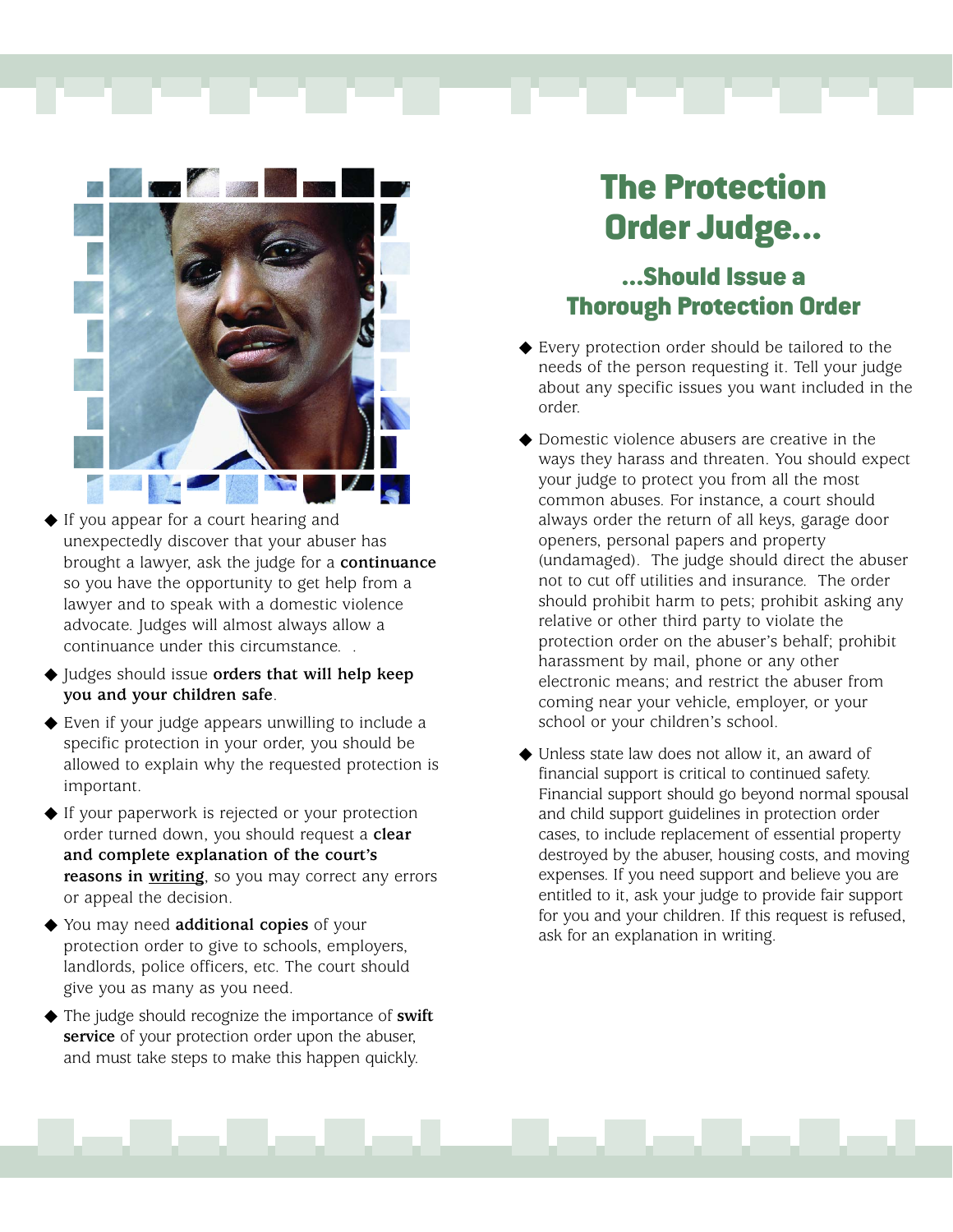

- Manipulation of children and visitation is one of the most frequently used tools of abuse after separation. Tell the judge in detail what you think will keep you and your children safe. Some judges mistakenly believe that visitation rights are more important than family safety, too often with harmful results. You have the right to expect that your judge will put the safety of you and your children first.
- ◆ By federal law, as long as a qualifying protection order is in effect, your abuser may not possess a firearm. No state judge has the authority to change this federal law or give your abuser "permission" to possess a firearm. You have the right to expect your judge to obey federal law and to fully complete the forms needed for law enforcement to be notified of your protection order.
- ◆ A judge may not issue a "mutual protection order." A mutual protection order means that both you and your abuser are restrained equally from each other. Only the person who files for the protective order is entitled to get that order. If the abuser wants a protection order against you, it must be filed and set on the court calendar for a separate hearing on a later date. If you are the only one who asks for a protection order, your judge may not issue any order against you. Doing this is against the law in many states. In the other states, ordering a mutual protection order violates your due process rights. Your due process rights are violated when you are not given proper notice of the hearing (in this case, the new issues being raised) and have not had an opportunity to prepare your case.
- ◆ If for any reason you withdrew any prior protection orders and you need to go back to court for a new one, your judge should be just as helpful as before. However, the judge may find that it is important to hear why you dropped any previous protective orders.
- ◆ If requested, your judge should issue your protection order for the maximum time allowed by law in your state, or to explain in writing why the judge thinks you will be safe from harm in a shorter period of time.

## An Effective Protection Order Judge...

### ...Educates All Parties

◆ **Information about relief.** The judge should explain to a domestic violence victim the range of "relief" available in a protection order case. The judge should also explain the relief actually granted by the



court, the reasons any requested relief was denied, how the orders can be modified and what you should do if the orders are violated. The judge or a court staff member should be knowledgeable of or direct you to victim assistance, domestic violence, legal assistance and state victim benefit programs.

- ◆ **Information about conduct required or prohibited.** The judge should explain to every domestic violence defendant the conduct required or prohibited by the protective order. The judge should also explain all state and federal restrictions concerning weapons, restrictions concerning drugs and alcohol, visitation with children, financial support requirements and the potential state and federal penalties for violating any part of the order. During this process, the judge should also review any orders for batterer intervention, substance abuse or other counseling.
- ◆ **Clarification that domestic violence is both harmful and criminal.** An effective protection order judge will recognize that violence against intimate partners is both morally wrong and a criminal act. The judge should explain that the community will not tolerate such behavior and that any violations of the protection order will have serious consequences.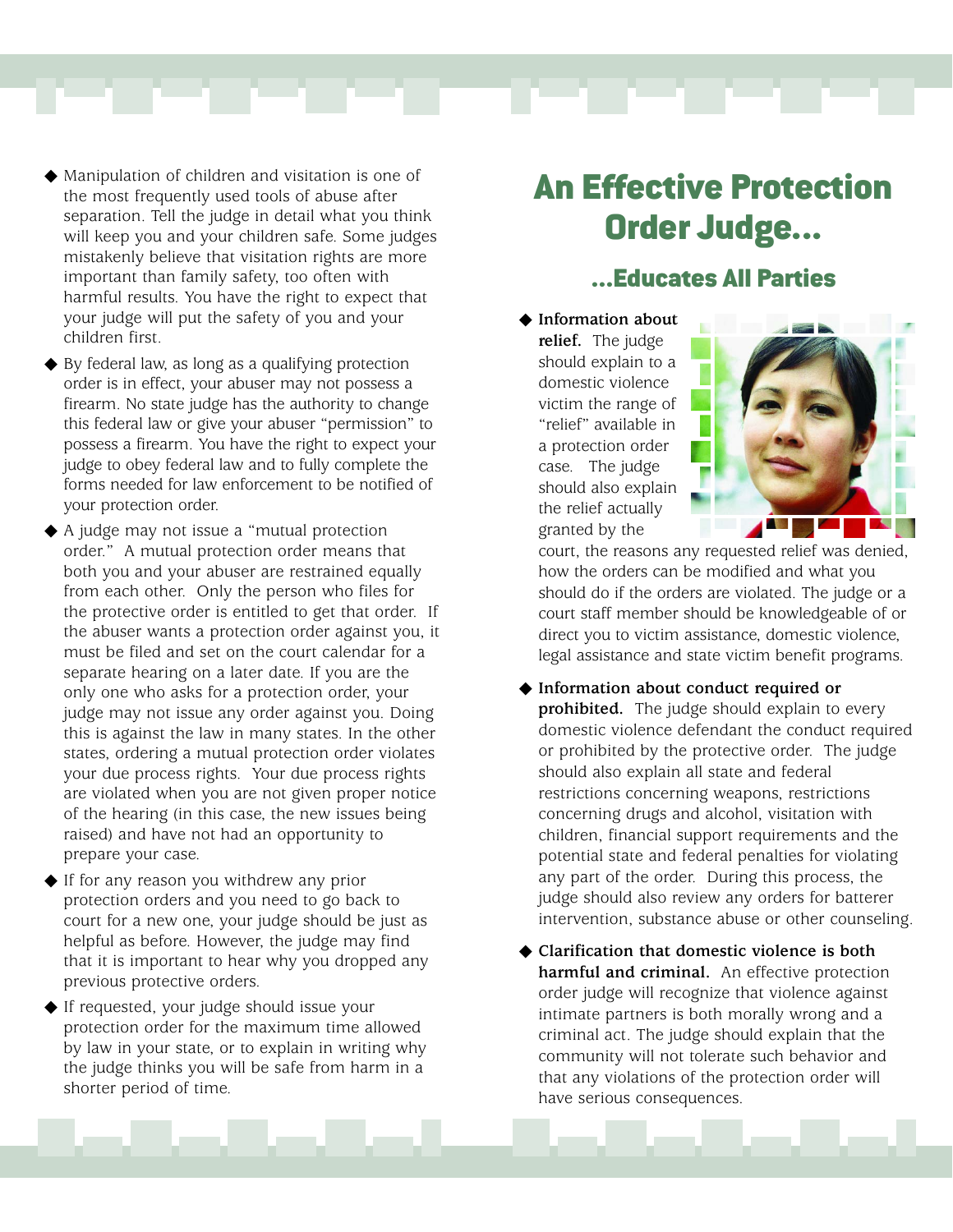

- ◆ **Explanation that the order is enforceable anywhere in the U.S.** The federal "full faith and credit" law provides that every final protection order is valid in all 50 states, on tribal land and in the U.S. territories (as long as both parties had notice about a hearing on the protection order and the chance to appear at the hearing.) Your judge should advise both parties that the order will be honored anywhere in the U.S.
- ◆ **Questions about the order and consequences of violation.** Prior to ending the hearing, the judge should ask if anyone has questions about the order. Many abusers leave the courtroom claiming not to understand the order. If you have any questions or think that any section of the order is not clear to you or to your abuser, ask the judge to explain it.
- **NOTE:** Batterer intervention programs cannot guarantee safety or even behavior change. Quality programs warn that it takes a full six months before any change in attitude and behavior can possibly be expected. *You should not base any safety decisions on the mere fact that counseling has been ordered.* Judges should advise your abuser of the legal consequences for failure to successfully complete the program as ordered.



### ...Should Enforce Court Orders

- ◆ Protection orders are only effective when they are **swiftly and seriously enforced**.
- ◆ Enforcement typically involves police and prosecutors bringing **criminal charges**.
- ◆ Your protection order judge also has the **option to enforce orders through "contempt powers"** of the court. This means that the judge can punish the abuser for having violated the order ("criminal contempt") or can hold the abuser in jail until the abuser is willing to do what the order says ("civil contempt"). In most places, the judge can change the order to seek better compliance from the abuser (make it more strict). A failure of the court to use its contempt powers invites an abuser to continue to violate the order and may put you in additional danger.
- ◆ Without financial support, many victims may feel they have no choice but to reunite with their abusers. Support orders can be enforced through the criminal process, but this is rare. A more effective means of **enforcement of support orders** is through the contempt powers of the court. You should immediately report any violations of support orders (non-payment, partial payment, late payment) and expect the prosecutor or your judge to summon the abuser to court.
- ◆ Professional counselors report that swift and serious court consequences keep many abusers from dropping out of batterer intervention programs. Ask that the court enforce attendance by using either contempt proceedings or criminal action against the abuser.
- ◆ If you have any reason to believe that your abuser will violate court orders (for instance, if your abuser has violated court orders in the past, or tells you he intends to disregard future court orders), ask your judge to set a **compliance hearing**. This is a special hearing that requires a person to appear and prove all court orders are being followed.